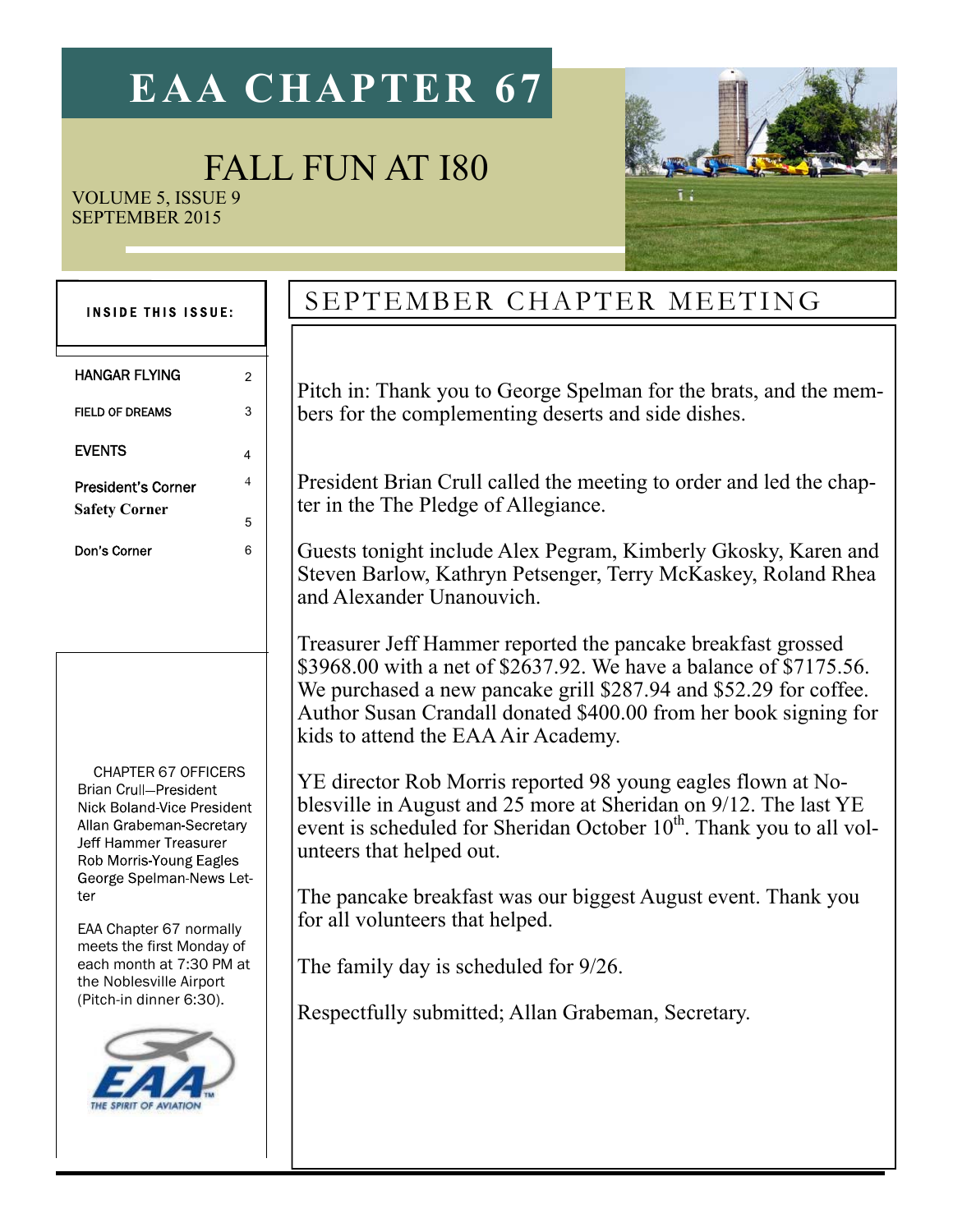### **HANGAR FLYING**







Young Eagle chairman Raob Morris and his team have done a fantastic job this year helping over 100 young people learn about aviation and the EAA. Chapter 67 team members have donated a huge amount of time and effort to make this program a success. Because of their efforts and the pancake breakfast success we will be able to send three more youngsters to the EAA Academy next summer. YEA Team 67!!!!

The chapter participated in the Connor Prairie Machine show to promote the Young Eagle Rally and next year's programs. Larry Jacobi and the Stearman team overflew the show on their way back from the annual Galesburg show.



Don Roberts and Larry Jacobi call Noblesville Airport The Field of Dreams… An early morning departure to the Marion Fly-In Breakfast sure proves it.

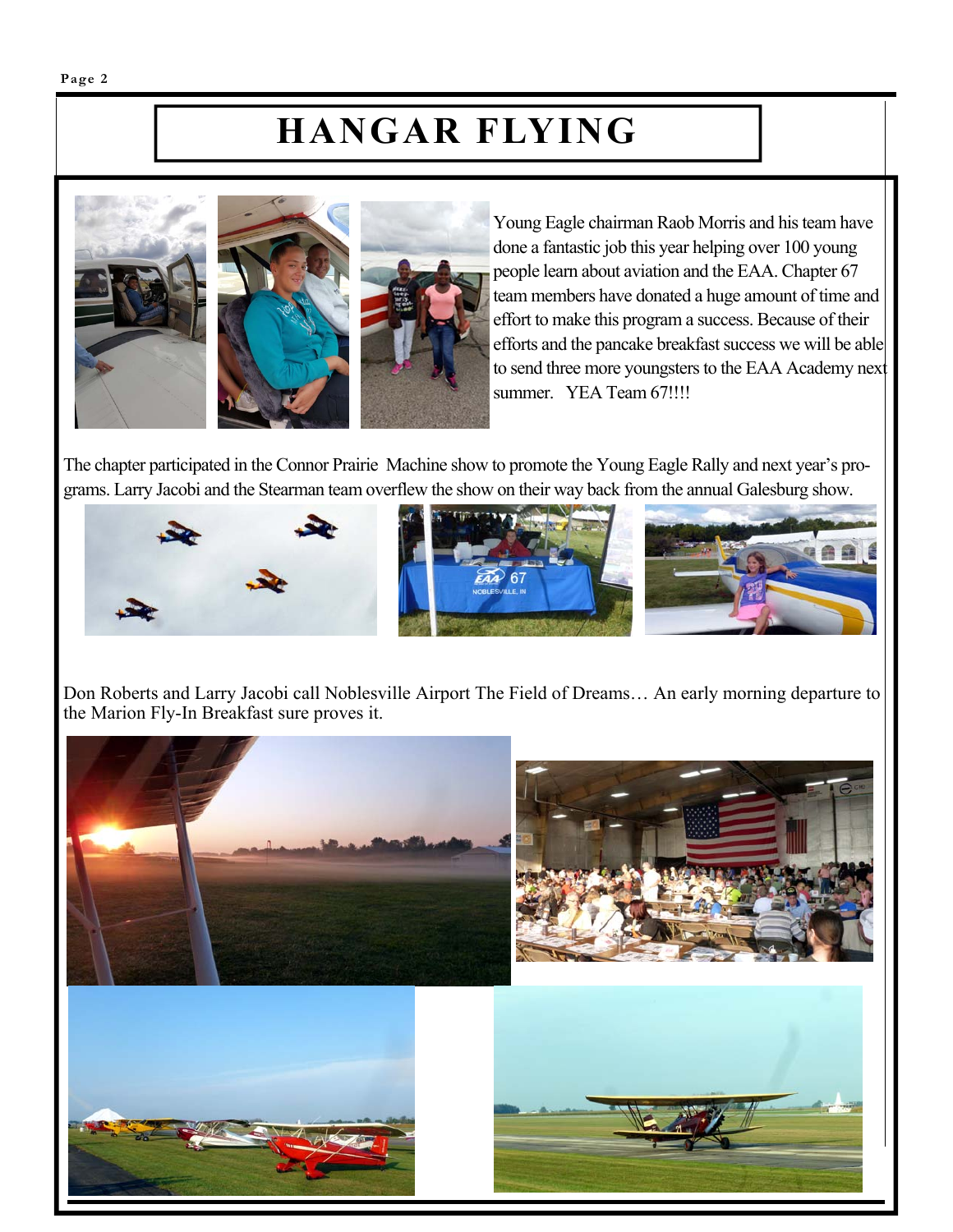## **FAMILY FUN DAY**

The Kokomo Chapter 235, Chapter 1121 and Chapter 67 joined together at the Noblesville Airport to celebrate a combined chapter fun day. The officers of Chapter 67 setup and prepared a great BBQ lunch while the members took family and friends for local airplane rides. The kids played in the grass and the parents took time for some "hangar talk". It was a great way to celebrate the members who work hard all summer to make each chapter a success.

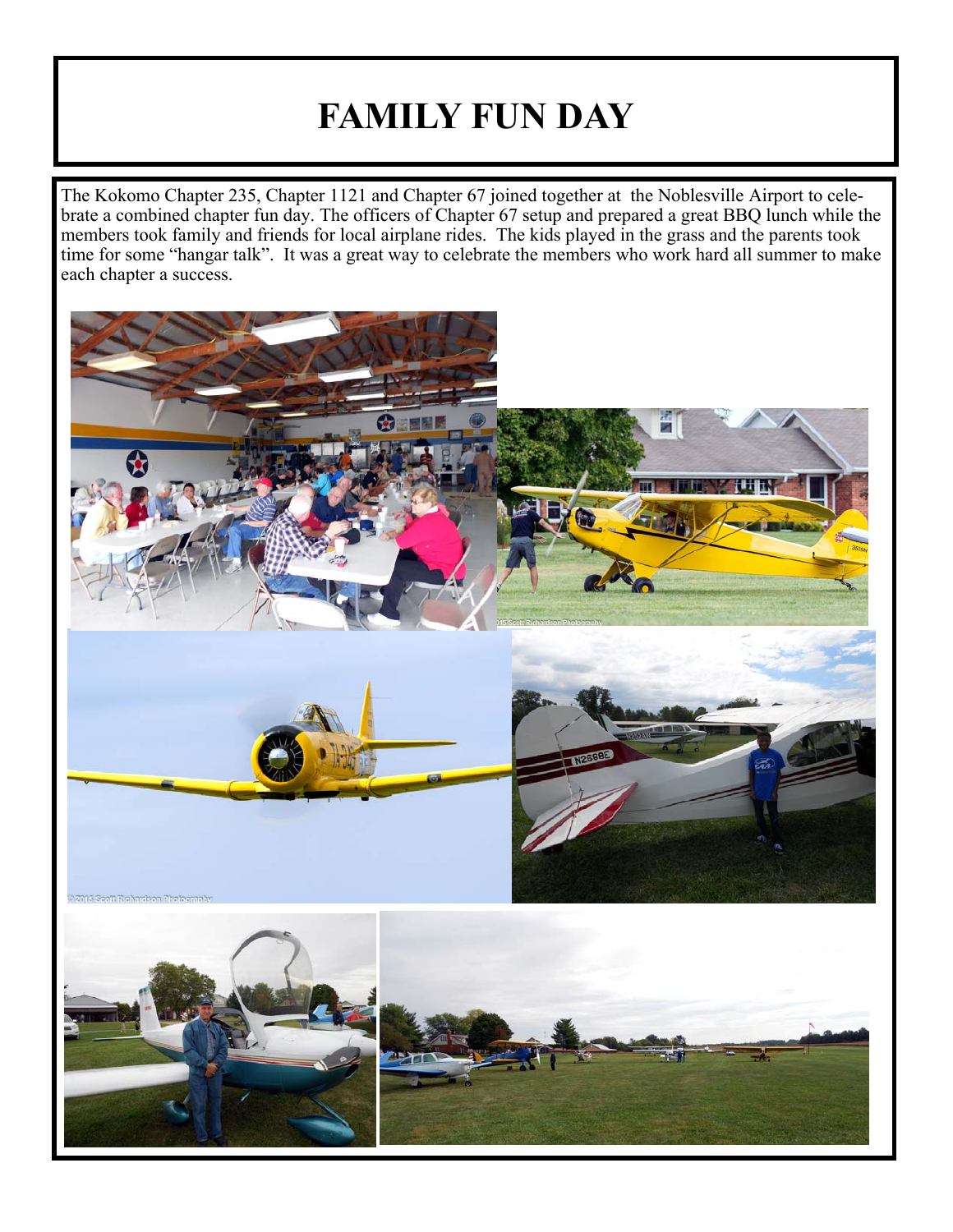## EAA EVENTS OF INTEREST TO CHAPTER

**Oct. 5, Chapter Meeting:**  6:30PM pitch in dinner at I80 - Meeting 7:30 at I80

#### **Nov. 5, Chapter Meeting:**

6:30PM pitch in dinner at I80 - Meeting 7:30 at I80

### **PRESIDENT'S CORNER**

The Chapter Family Fun day was a huge success! The weather cooperated enough that we had at least 15 planes fly in with most of them being from our friends from Chapter 235 in Kokomo. We were also joined by members from Chapter 1121. George kept his Champ busy giving rides all afternoon. I also made sure that all the kids that were there, got a chance to go flying. I was able to give rides to two of our young members that we are planning on sending to the Academy next year. We even had background music courtesy of Sunny Moon who offered his services. It did make the afternoon even more special. Members from the visiting Chapters thought this event was a great idea and a great way for our Chapters to do more things together. If you did not attend this year's event I hope you will plan on attending next year.

Chapter 67 once again had a very successful year. We sent three great kids to the EAA Air Academy. We had our largest Young Eagle event in August when we flew 98 kids. We had two great Pancake Fly In's with a record number of meals sold for an August Fly In. We also represented the Chapter with an information tent at the CAF Warbird Expo and also at the Conner Prairie Machine show. Thru all of these events we were able to promote not only our Chapter but also aviation to so many people. The number of young people that have found us thru our different events is great to see. I feel that one of our main missions as a chapter is to promote aviation to the next generation of aviators and we are having great success at that this year.

Are you happy with where the chapter is going? Do we continue doing what we are doing or do you have other ideas of what the chapter should be doing? Do you feel that we ask too much of the members to help us put on our events? I know there are always places we can improve. I would like to see more guest speakers at our meetings. I would also like to see more families attend our meetings. Many of the other local chapter's meetings and events are attended by the whole family. I would like to see our chapter be the same way.

I welcome your comments and suggestions so we can keep Chapter 67 being the great chapter that it is with such great members.

Brian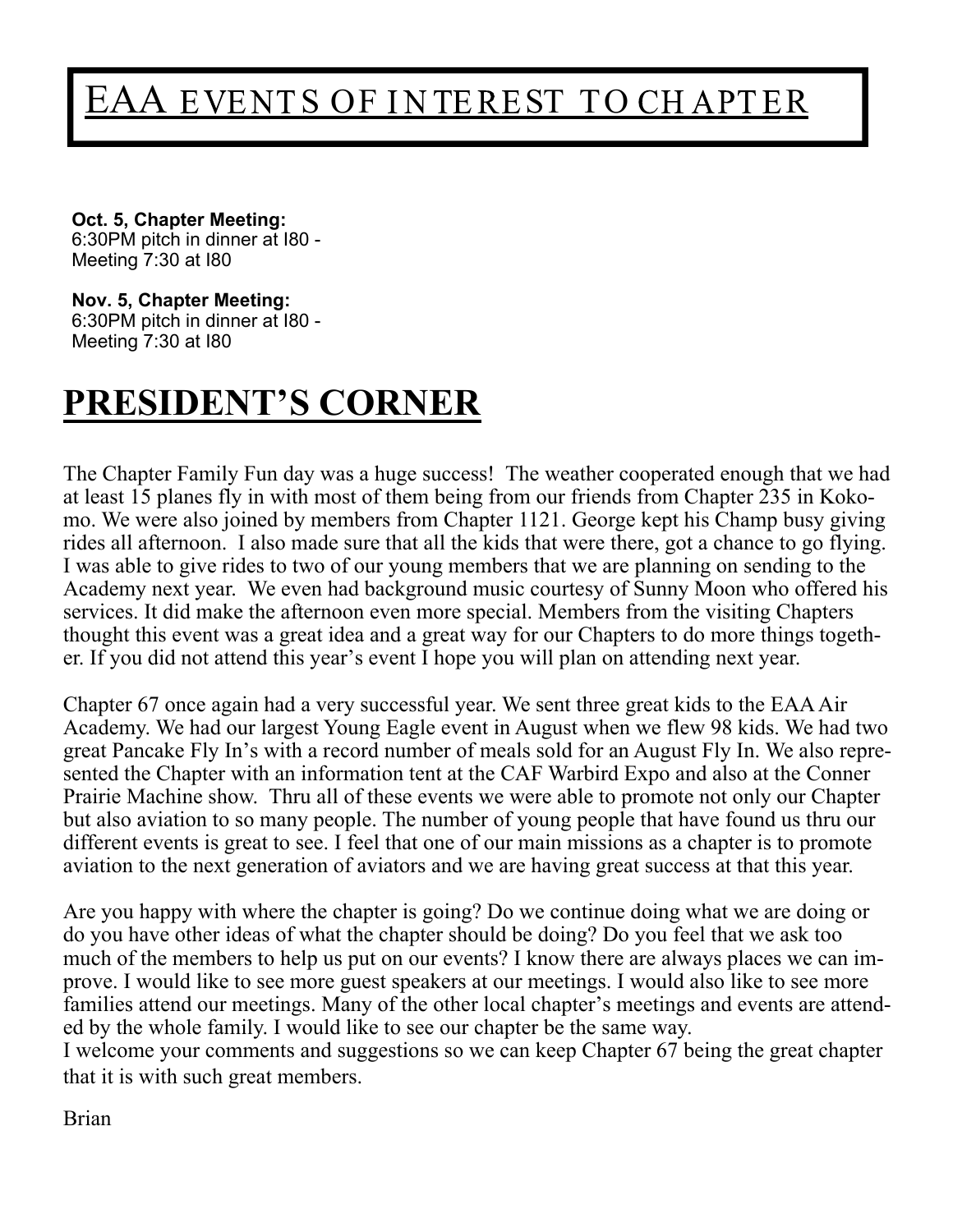## **Safety Corner:**

### Pilot's Tip of the Week

*Using Cell Phones in Small Airplanes*

Featuring Bob Martens

**Subscriber Question:**

 "Can you help clear up the legality of using cell phones in small aircraft? **Bob Martens:**



"FAA Advisory Circular 91-21.1B provides us our answer:

The Federal Communications Commission (FCC) currently prohibits the use of cell phones while airborne.

Its primary concern is that a cell phone, used while airborne, would have a much greater transmitting range than a land mobile unit. Their use could result in unwanted interference to transmissions at other cell locations since the system uses the same frequency several times within a market or given operating area.

Since a cell phone is capable of operating on various cellular frequencies, unwanted interference may also affect cellular systems in adjacent markets or operating areas. The FAA supports this airborne restriction for other reasons of potential interference to aircraft systems and equipment.

Currently, the FAA does not prohibit the use of certain cell phones in aircraft while on the ground."